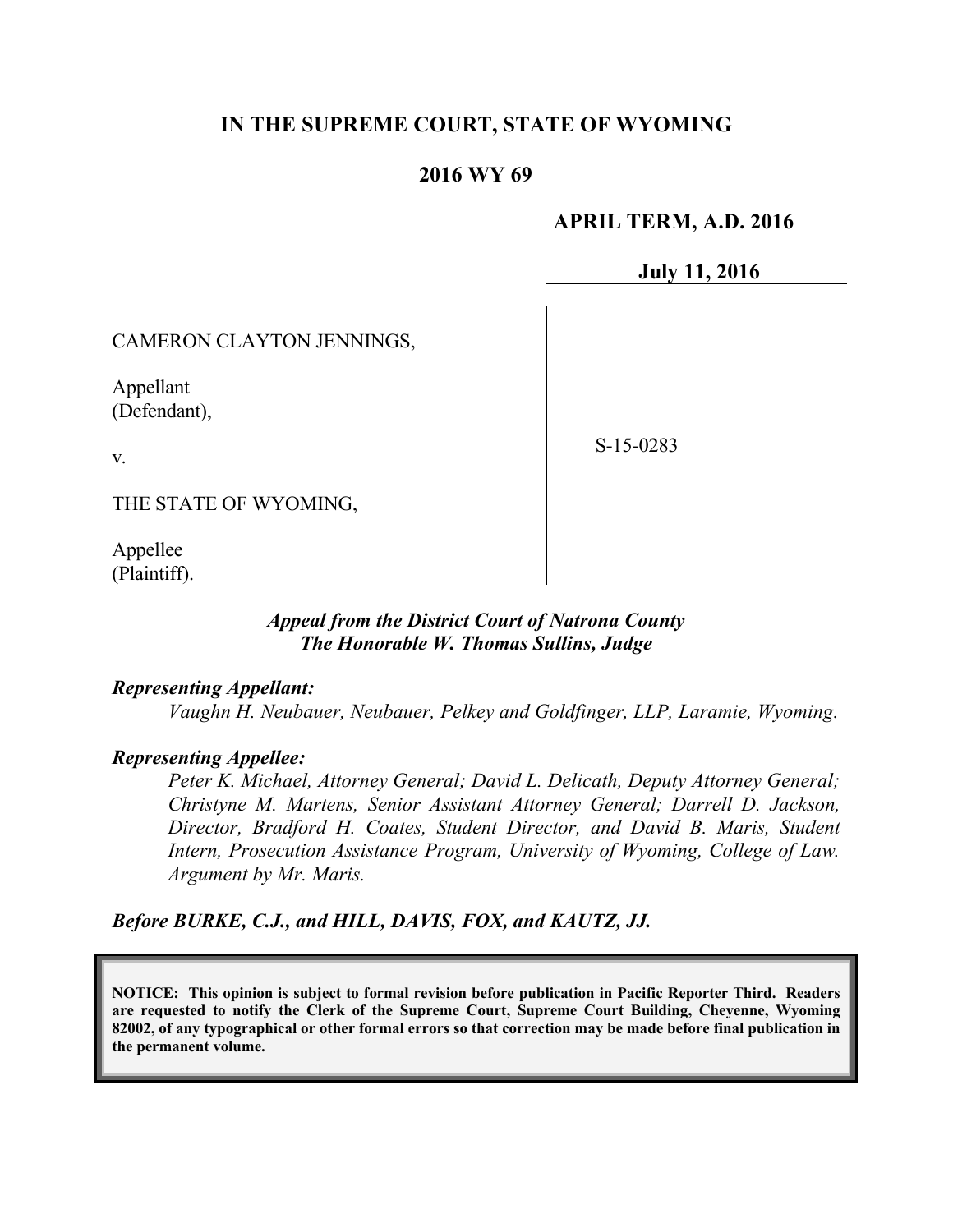# **BURKE, Chief Justice.**

 $\overline{a}$ 

[¶1] Cameron Jennings challenges the district court's denial of his motion to suppress evidence of a controlled substance found in his vehicle after a traffic stop. He claims that the traffic stop was unjustified and a violation of his constitutional rights. We will affirm.

### *ISSUE*

[¶2] Did the district court err when it denied Mr. Jennings' motion to suppress evidence?

# *FACTS*

[¶3] On the morning of November 5, 2014, the general manager of a motel in Casper, Wyoming, heard a woman outside her room who was "crying and seemed to be hysterical."<sup>1</sup> The woman turned back toward her room, where a man opened the door and yelled at her. After the woman went back into the room, the manager "heard screaming and yelling," heard some "loud thuds," and saw "the curtains swishing back and forth in the room." The manager thought the woman "was in danger," so she called the police. She related what she had seen and heard to the police dispatcher. While the manager was still on the telephone with the dispatcher, she saw "the vehicle that was registered to that room, which was a school bus," leave the parking lot. A man wearing a black hoodie and the woman seen crying earlier were inside the bus. The manager gave this information to the dispatcher as well.

[¶4] The dispatcher called for two units to respond to a "family fight" at the motel. Detective Dunnuck of the Casper police department was in the vicinity, and responded to the call. As he drove toward the motel, the detective listened to the "radio traffic" and watched the written "call comments" on the computer screen in his patrol car. He learned that an employee of the motel reported a "male and female arguing within the room," the woman coming out of the room, "crying," then going "back in the room" where they were again "yelling at each other." He knew that the motel manager reported hearing "loud thuds from [the] room . . . yelling . . . and then they're leaving in [a] yellow Chevy bus with Colorado plates." He learned where the bus was and got a description of the female. He spotted the vehicle and initiated a traffic stop.

[¶5] Detective Dunnuck approached the vehicle on its passenger side and, as soon as the window was opened, the officer smelled "a strong odor of raw marijuana." After a

 $<sup>1</sup>$  The facts recited in this section were developed in the hearing on Mr. Jennings' motion to suppress.</sup>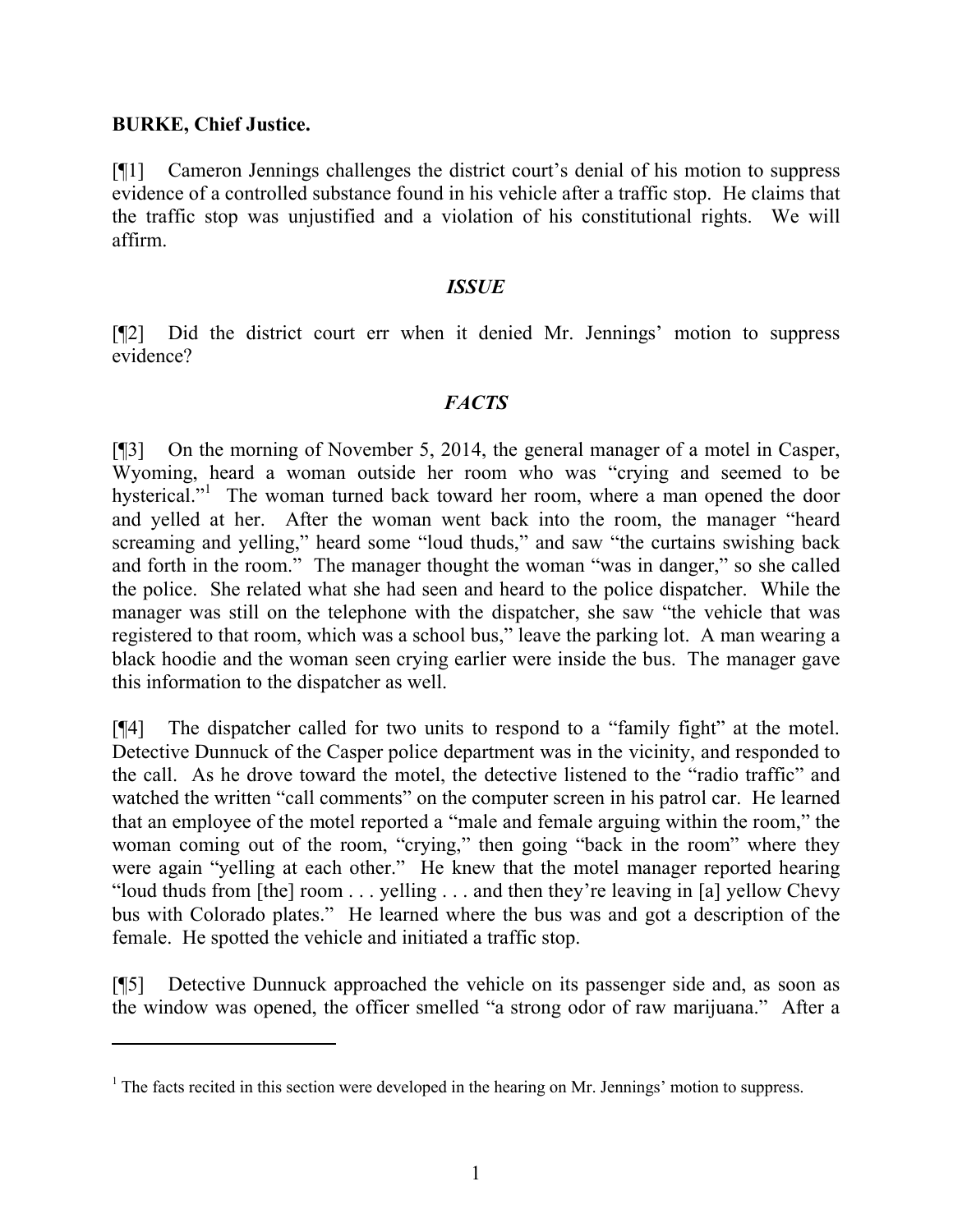second officer arrived at the scene, they asked Mr. Jennings to get out of the vehicle. Mr. Jennings refused and resisted but he was eventually removed from the vehicle. The officers handcuffed Mr. Jennings and placed him into a patrol car. After removing the passenger from the bus, the officers conducted a search and found "copious amounts of marijuana" inside. Mr. Jennings was arrested and charged with conspiracy to deliver a controlled substance, unlawful possession of a controlled substance, and obstruction of a peace officer engaged in the lawful performance of official duties.

[¶6] After pleading not guilty to all three charges, Mr. Jennings filed a motion to suppress evidence he contended was obtained in violation of the Fourth and Fourteenth Amendments to the United States Constitution and Article 1, Section 4 of the Wyoming Constitution. After conducting a hearing, the district court denied the motion. The district court determined that

> based upon the totality of the circumstances in the case at hand the stop of [Mr. Jennings'] vehicle was justified when Officer [Dunnuck] showed specific, articulable facts and rational inferences giving rise to a reasonable suspicion that a person has committed or may be committing a crime and therefore, the traffic stop and investigatory detention were reasonable.

It further concluded that, "additionally, based upon the totality of the circumstances in the case at hand the stop of [Mr. Jennings'] vehicle was also justified pursuant to Officer [Dunnuck's] community caretaker function since the search and/or seizure was reasonably related in scope to the circumstances."

[¶7] After the district court's adverse ruling on his motion to suppress evidence, Mr. Jennings entered a conditional guilty plea to all three charges. He reserved the right to appeal the district court's denial of his motion. The district court accepted the pleas and confirmed their conditional nature. The district court later sentenced Mr. Jennings to three to six years of imprisonment on the conspiracy charge, three to six years on the possession charge, and one year on the interference charge, all sentences to run concurrently. It then suspended the imprisonment terms in lieu of three years of supervised probation on each of the first two charges and one year supervised probation on the third charge, with all probation periods to run concurrently. This appeal followed.

# *STANDARD OF REVIEW*

[¶8] In reviewing the denial of a motion to suppress, we view the evidence in the light most favorable to the district court's determination and defer to the district court's factual findings unless they are clearly erroneous. *Owens v. State*, 2012 WY 14, ¶ 8, 269 P.3d 1093, 1095 (Wyo. 2012). However, the underlying "issue of law – whether a search was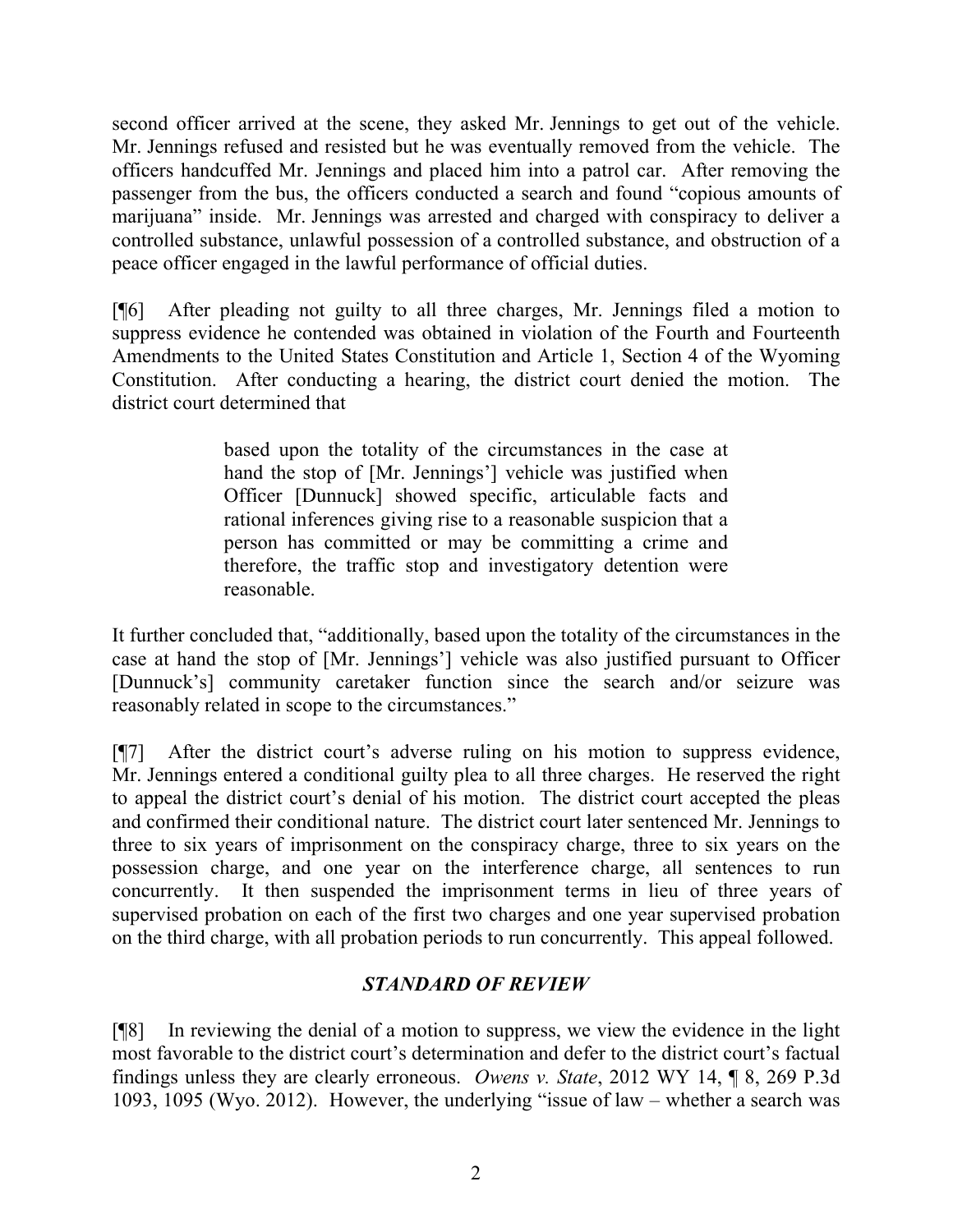unreasonable and in violation of constitutional rights – is reviewed *de novo*." *Lovato v. State*, 2010 WY 38, ¶ 11, 228 P.3d 55, 57 (Wyo. 2010) (quoting *Yoeuth v. State*, 2009 WY 61, ¶ 16, 206 P.3d 1278, 1282 (Wyo. 2009)).

## *DISCUSSION*

[¶9] Mr. Jennings contends that Detective Dunnuck's traffic stop violated his constitutional rights under the Fourth and Fourteenth Amendments to the United States Constitution.<sup>2</sup> The Fourth Amendment "protects individuals from unreasonable searches and seizures," and a "traffic stop constitutes a seizure within the meaning of the Fourth Amendment." *Garvin v. State*, 2007 WY 190, ¶ 13, 172 P.3d 725, 728 (Wyo. 2007) (citing *Damato v. State*, 2003 WY 13, ¶ 9, 64 P.3d 700, 704 (Wyo. 2003)). Warrantless traffic stops are presumptively unreasonable. *Allgier v. State*, 2015 WY 137, ¶ 25, 358 P.3d 1271, 1279 (Wyo. 2015). However,

> [a] stop is justified when an officer can show specific, articulable facts and rational inferences giving rise to a reasonable suspicion that a person has committed or may be committing a crime. *Lovato v. State*, 2012 WY 10, ¶ [9], 269 P.3d 426, 429 (Wyo. 2012). Reasonable suspicion is a lower standard than probable cause and requires a fact-centered inquiry based upon the "totality of the circumstances." *Fender v. State*, 2003 WY 96, ¶ 13, 74 P.3d 1220, 1225 (Wyo. 2003).

*Venegas v. State*, 2012 WY 136, ¶ 9, 287 P.3d 746, 749 (Wyo. 2012). Reasonable suspicion entails some minimal level of objective justification for making a stop – that is, something more than an inchoate and unparticularized suspicion or hunch, but less than the level of suspicion required for probable cause. *United States v. Sokolow*, 490 U.S. 1, 7, 109 S.Ct. 1581, 1585, 104 L.Ed.2d 1 (1989).

[¶10] The question, then, is whether the information available to Detective Dunnuck at the time he made the traffic stop could give rise to reasonable suspicion of criminal activity. As set forth above, Detective Dunnuck was called to respond to a "family fight" at the motel. He learned that an employee of the motel reported a female crying outside her room. As she returned to the room, a man met her at the door. The motel manager

 $2$  He also contends that the traffic stop violated his rights under Article 1, Section 4 of the Wyoming Constitution. He has not presented a separate analysis of his rights under the state constitution. Accordingly, we decline to consider his state constitutional claim.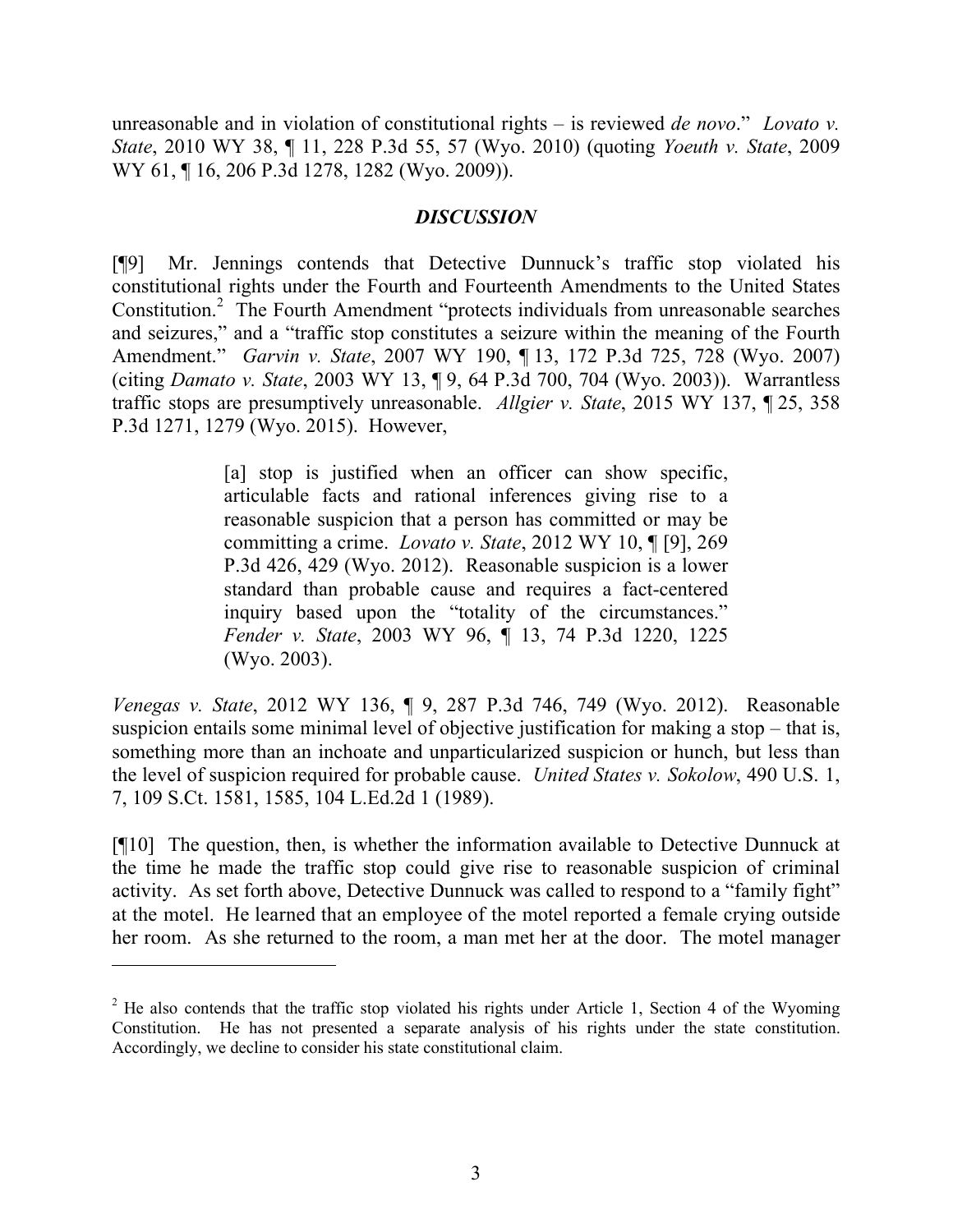reported more yelling from inside the room, and then loud thuds. Soon thereafter, the couple left the motel in a yellow bus with Colorado plates.

[¶11] When asked why he decided to stop the yellow bus, Detective Dunnuck explained:

A. I wasn't sure to be honest with you. I didn't know if she was kidnapped. I didn't know if there was an ongoing domestic issue. My fear was [if] it's a family violence domestic battery type thing, some of them start to cling to the other. And I was trying to make sure that, you know, we didn't have a worse situation down the road, and that's the reason I stopped this vehicle.

- Q. So you were concerned for her safety?
- A. I was concerned for her safety.
- Q. And why were you concerned for her safety?

A. Based on the call comments themselves. She initially came out crying, they're yelling at each other, heard thuds. Thuds to me mean things are getting hit, things are throwing, things are breaking, a person is potentially under attack. And then very rapidly after that, they get in the bus and rapidly drive away.

On cross examination, Detective Dunnuck reiterated that he stopped the bus because "[t]hey were in a family fight, I had reason to believe that she was in danger, there was a criminal action going on."

[¶12] The detective's testimony demonstrates that he had specific and articulable facts upon which he made his decision to stop the bus. He explained how those facts gave rise to his suspicion of criminal domestic battery or kidnapping. The detective had more than an inchoate and unparticularized suspicion or hunch, and at least some minimal level of objective justification for stopping Mr. Jennings. *See Sokolow*, 490 U.S. at 7, 109 S.Ct. at 1585. Given the totality of the circumstances, we conclude that the detective had a reasonable suspicion of criminal activity, which was sufficient to justify his decision to stop Mr. Jennings.

[¶13] Mr. Jennings asserts that loud arguing, a crying woman, loud thuds, and a hasty departure are not necessarily indications of physical violence. "One could draw an inference that some level of violence was involved in this situation," he admits, "but that inference would not be rational given all of the other innocent explanations." He